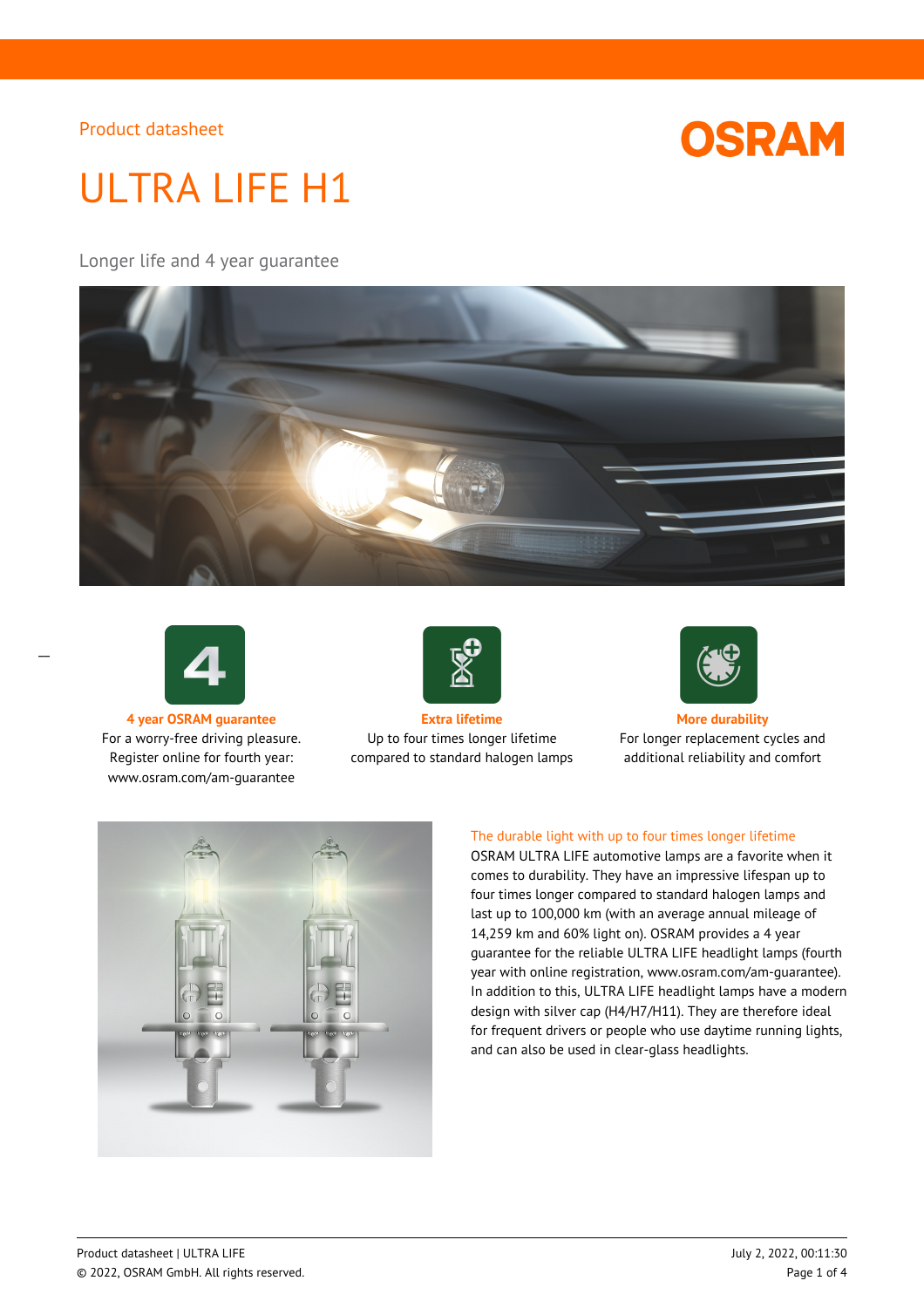#### Technical data

## **Product information**

| Order reference                             | 64150ULT               |
|---------------------------------------------|------------------------|
| Application (Category and Product specific) | Halogen headlight lamp |

## **Electrical data**

| Power input         | 68 W $^{1)}$ |
|---------------------|--------------|
| Nominal voltage     | 12.0 V       |
| Nominal wattage     | 55.00 W      |
| <b>Test voltage</b> | 13.2 V       |

1) Maximum

### **Photometrical data**

| <b>Luminous flux</b>           | 1550 lm |
|--------------------------------|---------|
| <b>Luminous flux tolerance</b> | ±15%    |
| Color temperature              | 3200 K  |

# **Dimensions & weight**



| <b>Diameter</b>       | 9 mm      |
|-----------------------|-----------|
| <b>Product weight</b> | 6.90q     |
| Length                | $67.5$ mm |

## **Lifespan**

| Lifespan B3 | 1200 h |
|-------------|--------|
| Lifespan Tc | 2000 h |

# **Additional product data**

| Base (standard designation) | P14.5s |
|-----------------------------|--------|

 $\overline{a}$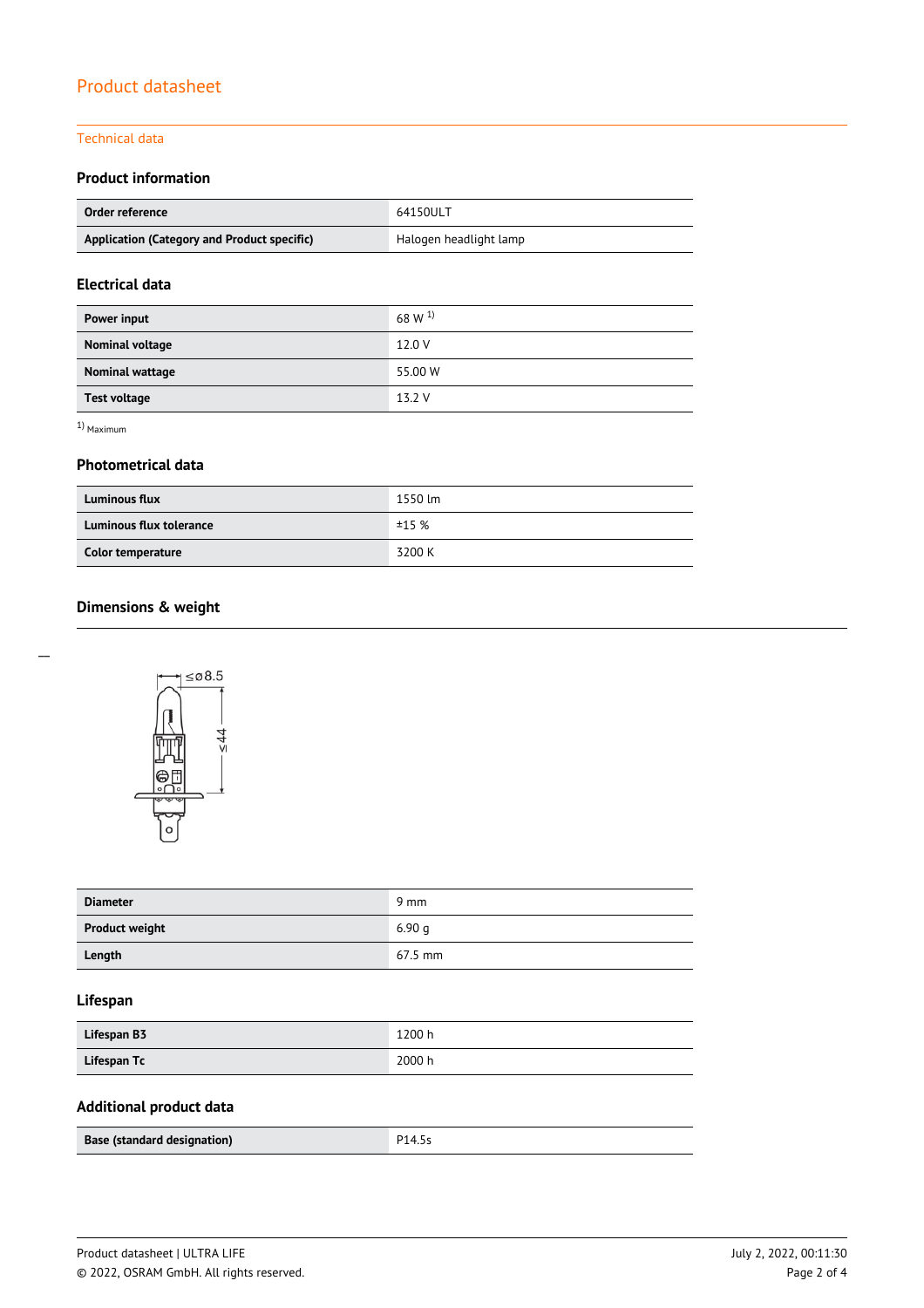# **Capabilities**

| <b>Technology</b>                       | HAL      |
|-----------------------------------------|----------|
| <b>Certificates &amp; standards</b>     |          |
| <b>ECE category</b>                     | H1       |
| <b>Country specific categorizations</b> |          |
| Order reference                         | 64150ULT |

## **Environmental information**

# **Information according Art. 33 of EU Regulation (EC) 1907/2006 (REACh)**

| Date of Declaration               | 20-05-2022                                                                                                                                           |
|-----------------------------------|------------------------------------------------------------------------------------------------------------------------------------------------------|
| <b>Primary Article Identifier</b> | 4008321416162   4008321416209   4008321416100<br>  4008321416353   4052899412156  <br>4052899412170   4052899987043   4062172257008<br>4052899425187 |
| Candidate List Substance 1        | No declarable substances contained                                                                                                                   |
| Declaration No. in SCIP database  | In work                                                                                                                                              |

## Country specific information

 $\overline{a}$ 

| <b>Product code</b> | <b>METEL code</b> | SEG-No. | <b>STK-Number</b>        | UK Org |
|---------------------|-------------------|---------|--------------------------|--------|
| 4008321416209       | OSRA64150ULT      |         | $\overline{\phantom{a}}$ |        |
| 4008321416216       | OSRA64150ULT      | -       | $\overline{\phantom{a}}$ |        |
| 4008321416209       | OSRA64150ULT      | -       |                          |        |



Others graphics